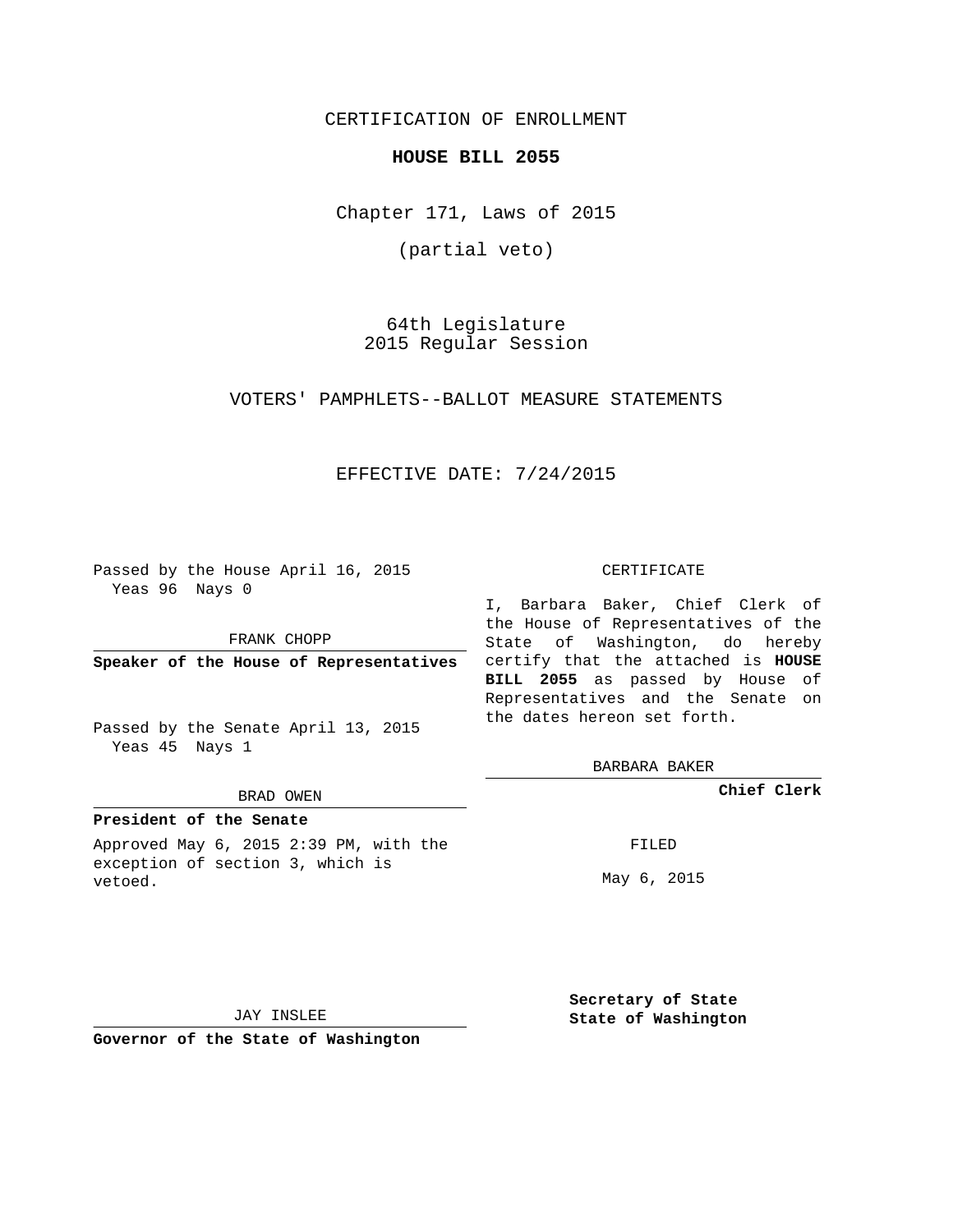### **HOUSE BILL 2055**

## AS AMENDED BY THE SENATE

Passed Legislature - 2015 Regular Session

# **State of Washington 64th Legislature 2015 Regular Session**

**By** Representatives Johnson, S. Hunt, Walsh, Van De Wege, Haler, Appleton, Hawkins, Robinson, Zeiger, Sawyer, Wilson, Clibborn, Scott, Kagi, Buys, Fagan, and Tharinger

Read first time 02/09/15. Referred to Committee on State Government.

1 AN ACT Relating to statements on ballot measures in voters' 2 pamphlets; and amending RCW 29A.32.040, 29A.32.060, and 29A.72.025.

3 BE IT ENACTED BY THE LEGISLATURE OF THE STATE OF WASHINGTON:

4 **Sec. 1.** RCW 29A.32.040 and 2009 c 415 s 3 are each amended to 5 read as follows:

 (1) Explanatory statements prepared by the attorney general under RCW 29A.32.070 (3) and (4) must be written in clear and concise language, avoiding legal and technical terms when possible. Statements are initiated by written request from the secretary of 10 state, and must be filed with the secretary of state ((no later than 11 the tenth day of August)) by the date provided in the request.

12 (2) When the explanatory statements for a measure initiated by 13 petition  $((\pm s))$  are filed with the secretary of state, the secretary 14 of state shall immediately provide the text of the ((explanatory)) 15 statements to the person proposing the measure and any others who 16 have made written request for notification of the exact language of 17 the ((explanatory)) statements. When the ((explanatory)) statements 18 for a measure referred to the ballot by the legislature  $((\pm s))$ are 19 filed with the secretary of state, the secretary of state shall 20 immediately provide the text of the ((explanatory)) statements to the 21 presiding officer of the senate  $((and))_{\perp}$  the presiding officer of the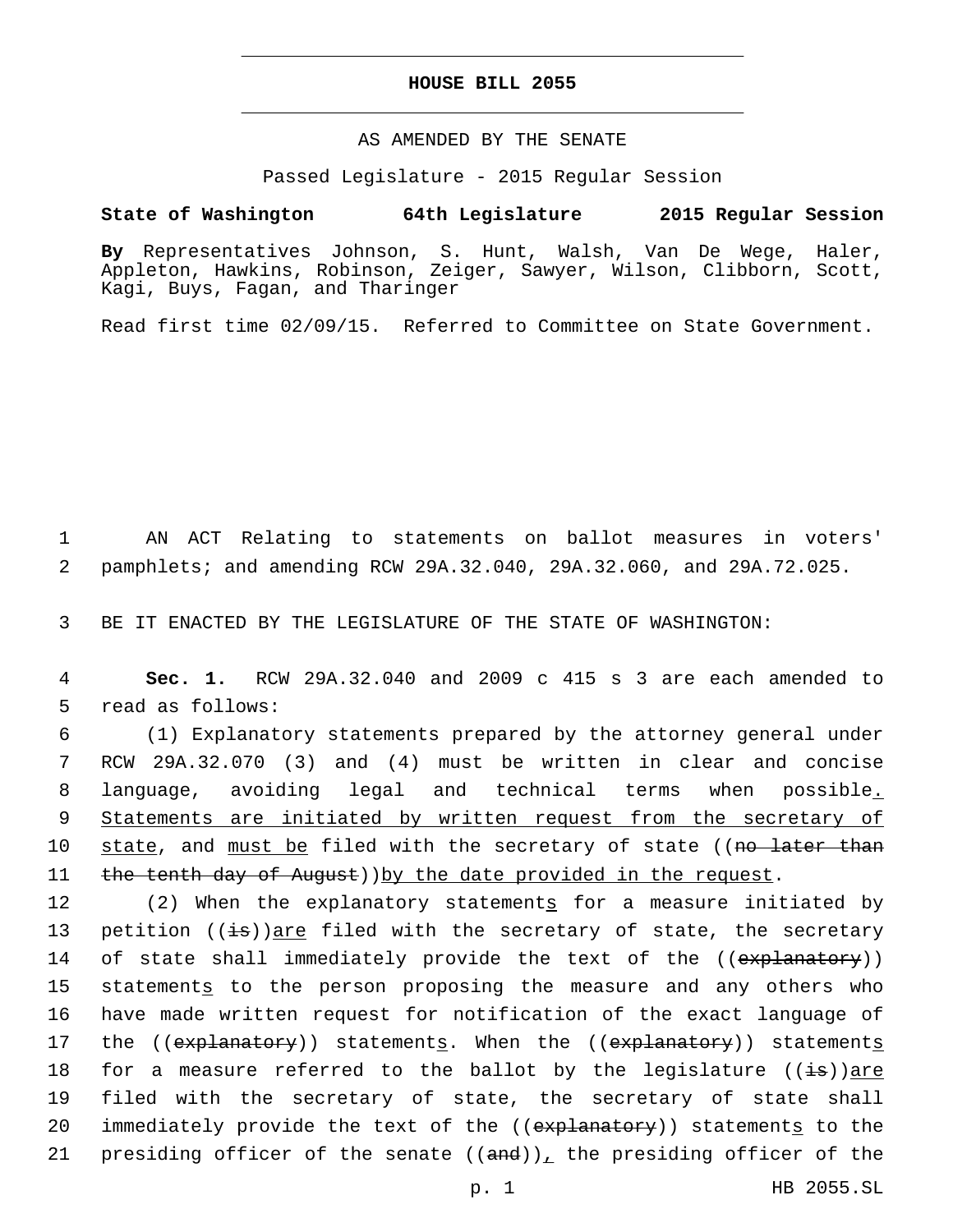1 house of representatives, the prime sponsor, and any others who have made written request for notification of the exact language of the 3 ((explanatory)) statements.

4 (3) A person dissatisfied with the ((explanatory)) statements may appeal to the superior court of Thurston County within five days of the filing date. A copy of the petition and a notice of the appeal must be served on the secretary of state and the attorney general. 8 The court shall examine the measure, the ((explanatory)) statements, and objections, and may hear arguments. The court shall render its 10 decision and certify to and file with the secretary of state ((an explanatory))a statement it determines will meet the requirements of this chapter, and within the timelines identified by the secretary of 13 state.

 The decision of the superior court is final, and its 15 ((explanatory)) statement is the established explanatory statement. The appeal must be heard without costs to either party.

 **Sec. 2.** RCW 29A.32.060 and 2003 c 111 s 806 are each amended to 18 read as follows:

 Committees shall write and submit arguments advocating the approval or rejection of each statewide ballot issue and rebuttals of those arguments. The secretary of state, the presiding officer of the senate, and the presiding officer of the house of representatives shall appoint the initial two members of each committee. In making these committee appointments the secretary of state and presiding officers of the senate and house of representatives shall consider legislators, sponsors of initiatives and referendums, and other interested groups known to advocate or oppose the ballot measure. Committees must have the explanatory and fiscal impact statements available before preparing their arguments.

 The initial two members may select up to four additional members, and the committee shall elect a chairperson. The remaining committee member or members may fill vacancies through appointment.

 After the committee submits its initial argument statements to the secretary of state, the secretary of state shall transmit the statements to the opposite committee. The opposite committee may then prepare rebuttal arguments. Rebuttals may not interject new points.

 The voters' pamphlet may contain only argument statements prepared according to this section. Arguments may contain graphs and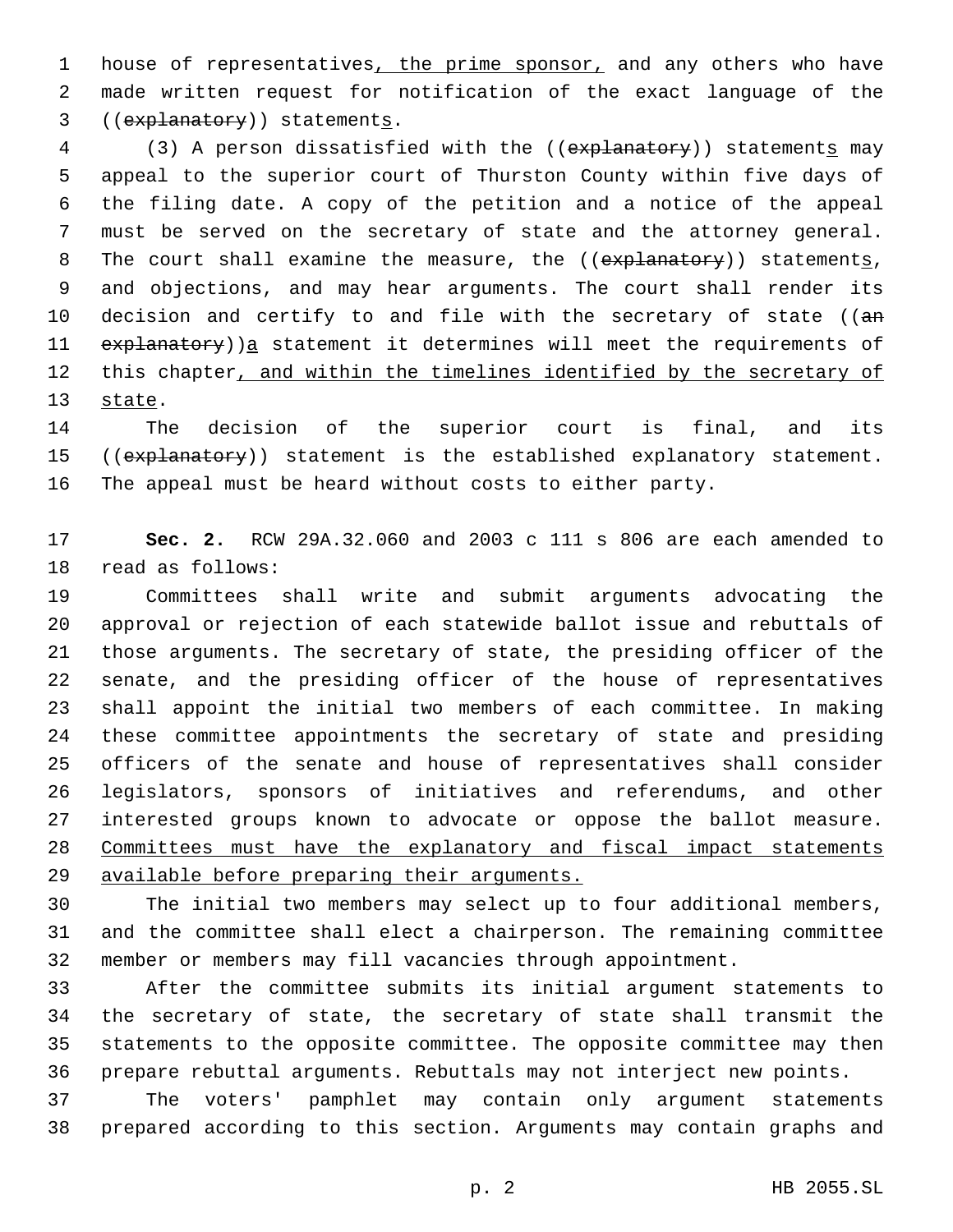charts supported by factual statistical data and pictures or other illustrations. Cartoons or caricatures are not permitted.

 *\*Sec. 3. RCW 29A.72.025 and 2009 c 415 s 7 are each amended to read as follows:*

 *(1) The office of financial management, in consultation with the secretary of state, the attorney general, and any other appropriate state or local agency, shall prepare a fiscal impact statement for each of the following state ballot measures: (((1)))(a) An initiative to the people that is certified to the ballot; (((2)))(b) an initiative to the legislature that will appear on the ballot; (((3))) (c) an alternative measure appearing on the ballot that the legislature proposes to an initiative to the legislature; (((4)))(d) a referendum bill referred to voters by the legislature; and (((5))) (e) a referendum measure appearing on the ballot. Fiscal impact statements must be written in clear and concise language, and avoid legal and technical terms when possible. The statement must be prepared upon written request from the secretary of state, and must be filed ((with the secretary of state no later than the tenth day of August))by the deadline in the request. Fiscal impact statements may include easily understood graphics.*

 *(2) A fiscal impact statement must describe any projected increase or decrease in revenues, costs, expenditures, or indebtedness that the state or local governments will experience if the ballot measure were approved by state voters. Where appropriate, a fiscal impact statement may include both estimated dollar amounts and a description placing the estimated dollar amounts into context. A fiscal impact statement must include both a summary of not to exceed one hundred words and a more detailed statement that includes the assumptions that were made to develop the fiscal impacts.*

 *(3) When the fiscal impact statement for a measure initiated by petition is filed with the secretary of state, the secretary of state shall immediately provide the text of the statement to the person proposing the measure and any others who have made written request for notification of the exact language of the statement. When the statement for a measure referred to the ballot by the legislature is filed with the secretary of state, the secretary of state shall immediately provide the text of the statement to the presiding officer of the senate, the presiding officer of the house of representatives, the prime sponsor, and any others who have made*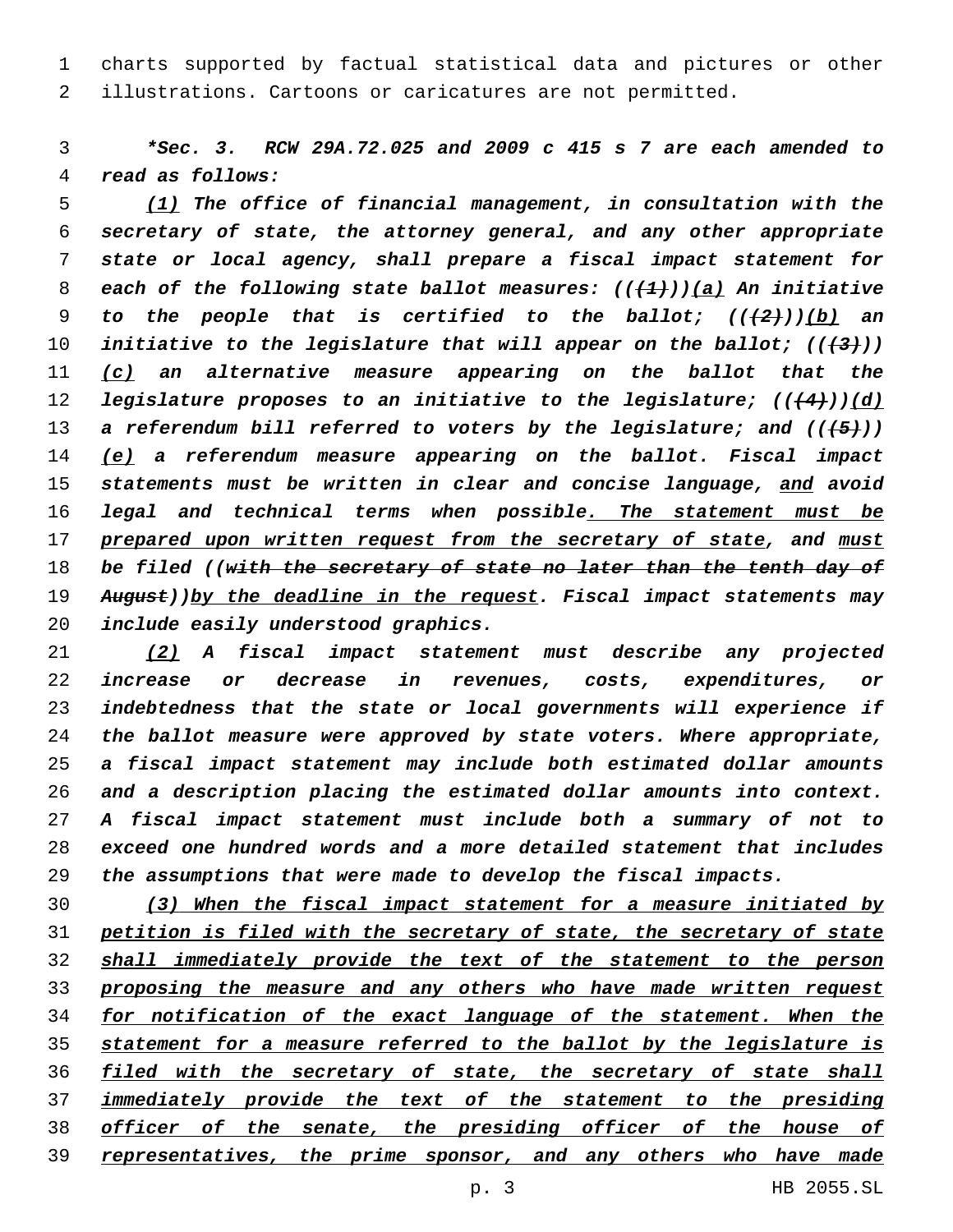|              |  | 1 written request for notification of the exact language of the |  |  |  |
|--------------|--|-----------------------------------------------------------------|--|--|--|
| 2 statement. |  |                                                                 |  |  |  |

 *(4) Fiscal impact statements must be available online from the secretary of state's web site and included in the state voters' pamphlet. Additional information may be posted on the web site of the office of financial management.*

 *(5)(a) A person dissatisfied with the fiscal impact statement may appeal to the superior court of Thurston county within five days of the filing date. A copy of the petition and a notice of the appeal must be served on the secretary of state and the attorney general. The court shall examine the measure, the statement, and objections, and may hear arguments including arguments from persons advocating and opposing the measure. The court shall render its decision and certify to and file with the secretary of state a statement it determines will meet the requirements of this chapter, and within the timelines identified by the secretary of state.*

17 *(b) The decision of the superior court is final, and its* 18 *statement is the established fiscal impact statement. The appeal must* 19 *be heard without costs to either party.*

*\*Sec. 3 was vetoed. See message at end of chapter.*

Passed by the House April 16, 2015. Passed by the Senate April 13, 2015. Approved by the Governor May 6, 2015, with the exception of certain items that were vetoed. Filed in Office of Secretary of State May 6, 2015.

Note: Governor's explanation of partial veto is as follows:

"I am returning herewith, without my approval as to Section 3, House Bill No. 2055 entitled:

"AN ACT Relating to statements on ballot measures in voters' pamphlets."

The intent of this bill is to provide voters with more information about the potential fiscal impact of a ballot initiative. The bill moves forward the deadline for the Attorney General to prepare the explanatory statement and the Office of Financial Management to prepare the fiscal impact statement so that the information is available to the pro and con committees when drafting their statements for the voters pamphlet.

In addition to moving forward the deadline for the Office of Financial Management to prepare the fiscal impact statement, Section 3 also creates a new cause of action for any person dissatisfied with the fiscal impact statement to challenge the statement in superior court. This new cause of action would frustrate the intent of this bill and cause unnecessary delay. It would also place the court in the untenable position of having to make advisory rulings on the initiative at issue in the fiscal impact statement. The Office of Financial Management identifies the assumptions made in preparation